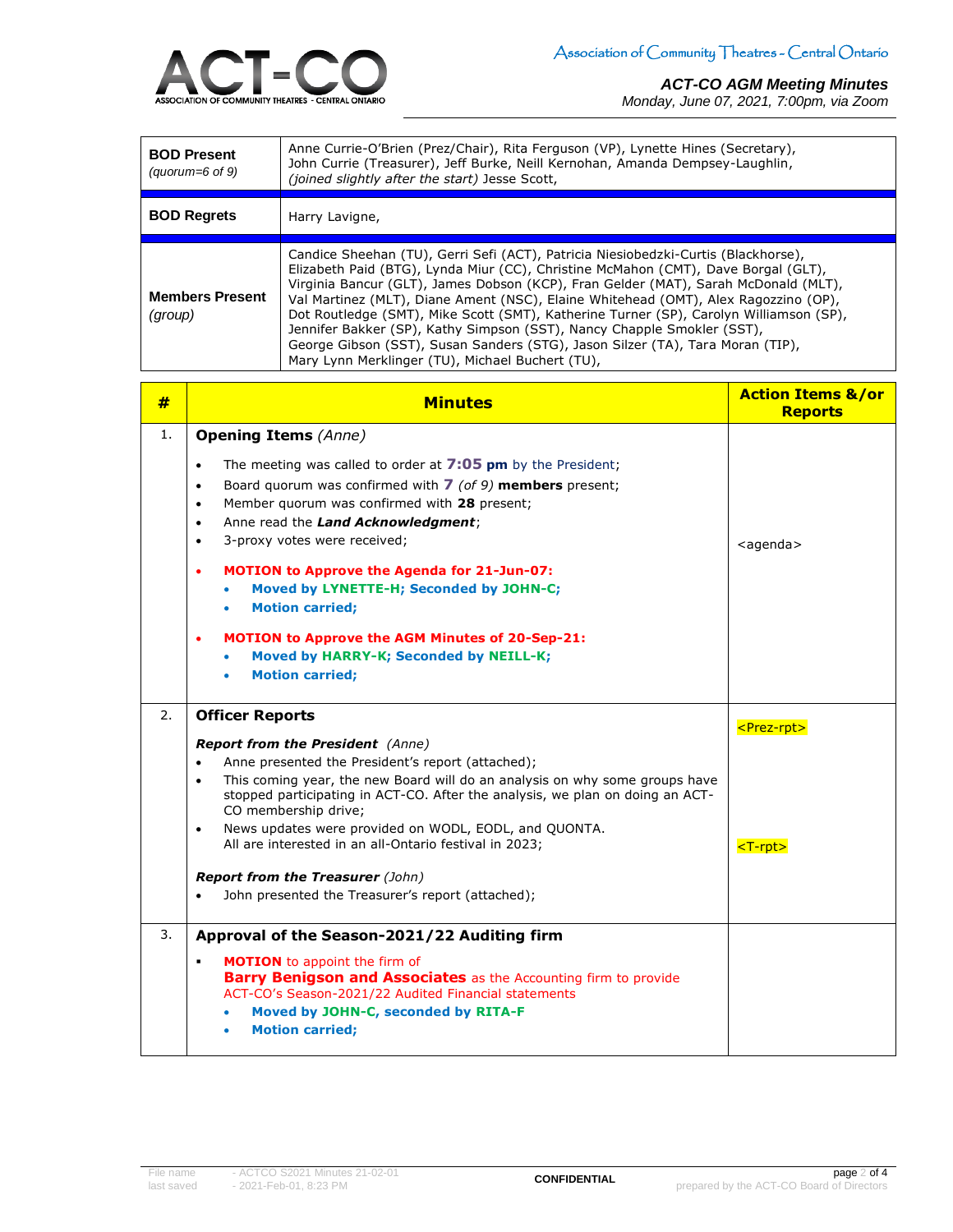

*ACT-CO AGM Meeting Minutes Monday, June 07, 2021, 7:00pm, via Zoom*

| #  | <b>Minutes</b>                                                                                                                                                                                                                                                                                                                                                                                                                                                                                                                                                                                                                                                                                                                                                                                                                                                                                                       | <b>Action Items &amp;/or</b><br><b>Reports</b> |
|----|----------------------------------------------------------------------------------------------------------------------------------------------------------------------------------------------------------------------------------------------------------------------------------------------------------------------------------------------------------------------------------------------------------------------------------------------------------------------------------------------------------------------------------------------------------------------------------------------------------------------------------------------------------------------------------------------------------------------------------------------------------------------------------------------------------------------------------------------------------------------------------------------------------------------|------------------------------------------------|
| 4. | <b>Awards &amp; Scholarships</b>                                                                                                                                                                                                                                                                                                                                                                                                                                                                                                                                                                                                                                                                                                                                                                                                                                                                                     |                                                |
|    | <b>ACT-CO Lifetime Award (Anne)</b><br>This award recognizes on-going, exceptional support to ACT-CO;<br>ACT-CO has 10-lifetime members since this award was launched in 1988<br>$\bullet$<br>Barbara Best - 1988<br>$\bullet$<br>Tony Durant - 1989<br>$\bullet$<br>Carolyn Wilson - 1992<br>$\bullet$<br>Alan Wells - 2000<br>$\bullet$<br>Vivan Lee $-2001$<br>٠<br>Jeannine Butler - 2002<br>٠<br>Neville Worsnop - 2002<br>$\bullet$<br>Jeff Burke - 2005<br>$\bullet$<br>Maureen Lukie - 2008<br>٠<br>Brandon Moore - 2012<br>$\bullet$                                                                                                                                                                                                                                                                                                                                                                        |                                                |
|    | <b>ACT-CO President's Awards (Anne)</b><br>Wonderful turnout for awards submissions. 14 in total:<br>John Pirker, SP;<br>$\bullet$<br>Carolyn Williamson, SP;<br>$\bullet$<br>Kathy Simpson, SST;<br>٠<br>Debbi Krulicki, BWVP;<br>$\bullet$<br>Lynette Hines, TS<br>$\bullet$<br>Amanda Dempsey-Laughlin, OMT;<br>$\bullet$<br>Aaron Marcus, BWVP;<br>$\bullet$<br>Marilyn Nicholas-Dahan, GLT;<br>$\bullet$<br>Neill Kernohan, TA;<br>٠<br>Michael Buchert, TU;<br>٠<br>Michael Clipperton MAT;<br>$\bullet$<br>Nicole Vezeau, WCT;<br>$\bullet$<br>Lynda Muir, Curtain Club<br>(Announced at group's AGM)<br>$\bullet$<br>Brian Moore, Curtain Club<br>(Announced at group's AGM)<br>$\bullet$<br>Recipients will be sent their awards during the month of June.<br>As well, there were two additional awards that were not announced per the group's<br>wishes, as they are to be presented at the group's AGMs. |                                                |
|    | <b>Scholarships</b> (Anne)<br>Two applicants; two winners!<br>Darcy Tyrell for the Technical Theatre Scholarship (\$500);<br>$\bullet$<br>Nicholas Gryniewski for the Theatre Performance Scholarship (\$500);<br>$\bullet$                                                                                                                                                                                                                                                                                                                                                                                                                                                                                                                                                                                                                                                                                          |                                                |
| 5. | Actions of the Season-2020/21 Board of Directors<br>MOTION to ratify the actions of the Season-2020/21 Board of<br>٠<br><b>Directors</b><br><b>Moved by AMANDA-DL; Seconded by HARRY-L;</b><br><b>Motion carried;</b>                                                                                                                                                                                                                                                                                                                                                                                                                                                                                                                                                                                                                                                                                                |                                                |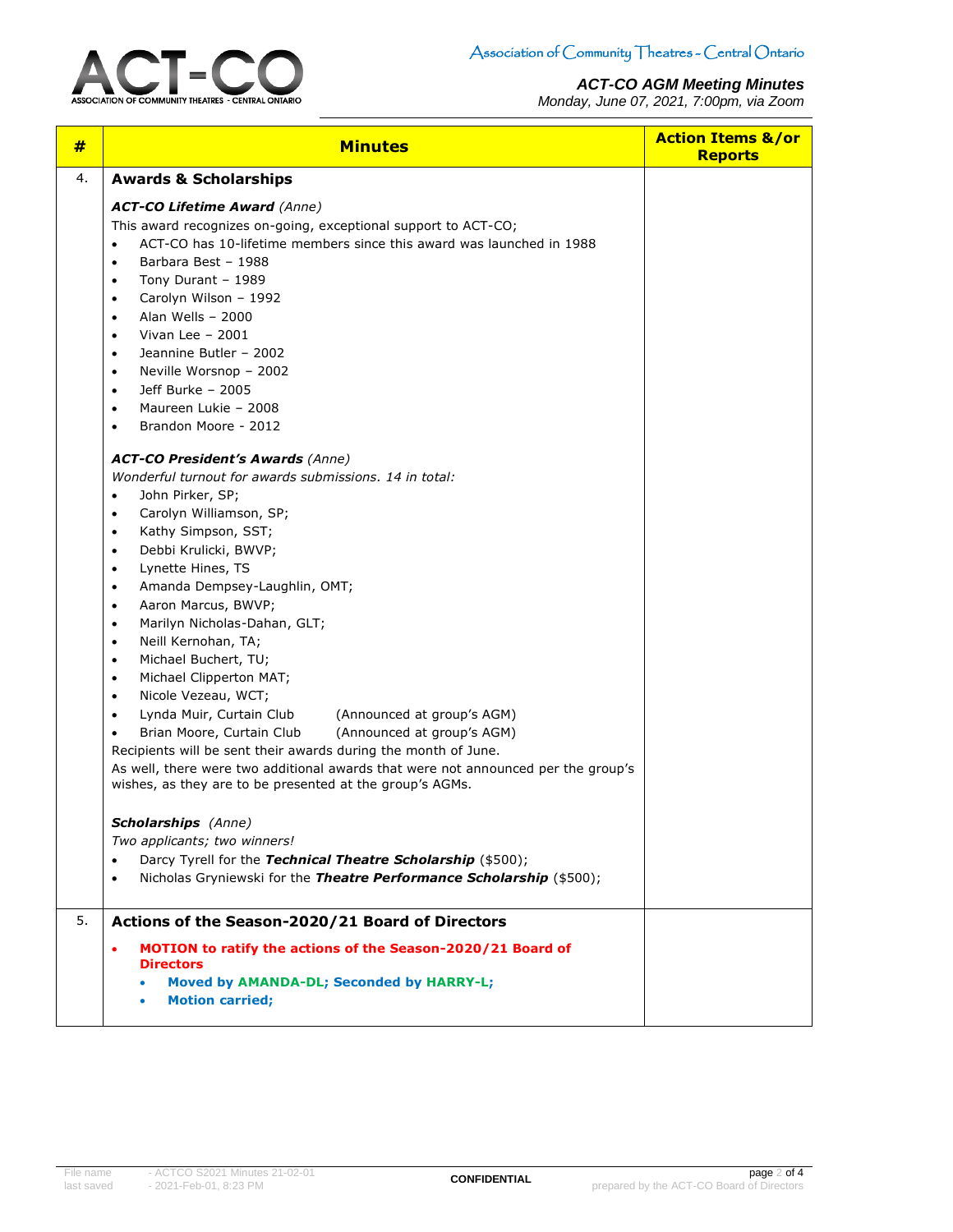### *ACT-CO AGM Meeting Minutes*

*Monday, June 07, 2021, 7:00pm, via Zoom*



| #  | <b>Minutes</b>                                                                                                                                                                                                                                                                                                                | <b>Action Items &amp;/or</b><br><b>Reports</b> |
|----|-------------------------------------------------------------------------------------------------------------------------------------------------------------------------------------------------------------------------------------------------------------------------------------------------------------------------------|------------------------------------------------|
| 6. | Elections for the Season 2021/22 Board of Directors (Jeff)                                                                                                                                                                                                                                                                    |                                                |
|    | Thank you to the outgoing Board members who were very busy this past year;<br>$\bullet$<br>Jeff, Harry, Neill were this year's nominations committee;<br>$\bullet$<br>MOTION to close nominations for the Season-2021/22 Board of<br>٠<br><b>Directors</b><br>Moved by RITA-F; Seconded by JESSE-S;<br><b>Motion carried:</b> |                                                |
|    | Season 2021/22 Board of Directors                                                                                                                                                                                                                                                                                             |                                                |
|    | Jeff Burke - Newmarket Stage Company<br>$\bullet$                                                                                                                                                                                                                                                                             |                                                |
|    | Anne Currie-O'Brien - Borelians Community Theatre<br>$\bullet$                                                                                                                                                                                                                                                                |                                                |
|    | John Currie - Theatre Aurora<br>$\bullet$                                                                                                                                                                                                                                                                                     |                                                |
|    | Amanda Dempsey-Laughlin - Orangeville Music Theatre<br>$\bullet$                                                                                                                                                                                                                                                              |                                                |
|    | Lynette Hines - Scarborough Music Theatre<br>$\bullet$<br>Rita Ferguson - Clarkson Music Theatre<br>$\bullet$                                                                                                                                                                                                                 |                                                |
|    | Neill Kernohan - Theatre Aurora<br>$\bullet$                                                                                                                                                                                                                                                                                  |                                                |
|    | Jesse Smith - Newmarket Stage Company<br>$\bullet$                                                                                                                                                                                                                                                                            |                                                |
|    | Gerri Sefi - Ajax Community Theatre<br>$\bullet$                                                                                                                                                                                                                                                                              |                                                |
|    | Jeff thanked the outgoing Board members for their contribution to ACT-CO:                                                                                                                                                                                                                                                     |                                                |
|    | Harry Lavigne - The Queensville Players<br>$\bullet$                                                                                                                                                                                                                                                                          |                                                |
|    | Ryk Simpson - The Oakville Players<br>$\bullet$<br>Sharon Vandenberg - Georgetown Little Theatre (posthumously)<br>$\bullet$                                                                                                                                                                                                  |                                                |
|    |                                                                                                                                                                                                                                                                                                                               |                                                |
|    | MOTION to accept the slate of directors for the Season-2021/22 Board<br>٠<br>of Directors                                                                                                                                                                                                                                     |                                                |
|    | Moved by JEFF-B; Seconded by NEILL-K;                                                                                                                                                                                                                                                                                         |                                                |
|    | <b>Motion carried;</b>                                                                                                                                                                                                                                                                                                        |                                                |
| 7. | New Business and Items for discussion (Anne)                                                                                                                                                                                                                                                                                  |                                                |
|    | Social Media (SM) & Website (Anne)                                                                                                                                                                                                                                                                                            |                                                |
|    | How could ACT-CO more easily collect info from groups' websites to post on<br>$\bullet$<br>the ACT-CO website?                                                                                                                                                                                                                |                                                |
|    | Mike-S has a full list of all community theatres in Ontario who use Twitter,<br>which would be a great place to start. We need to help all groups know who                                                                                                                                                                    |                                                |
|    | the contact is to share info with back and forth;<br>Jason-S thinks that we need to confirm "what is ACT-CO's purpose with<br>$\bullet$                                                                                                                                                                                       |                                                |
|    | bumping SM engagement?" to help focus our plan going forward.<br>Anne-CO believes that our goal is to help boost the signal of the member                                                                                                                                                                                     |                                                |
|    | groups.<br>Jason-S suggested that it might be worthwhile to invite an <expert> in to<br/>speak to us re how best to do that;</expert>                                                                                                                                                                                         |                                                |
|    | <b>Arts People Auditorium Configuration (Anne)</b>                                                                                                                                                                                                                                                                            |                                                |
|    | AP is such that your AP administrator can configure your online ticket buying<br>to automatically manage physical distancing and audience maximums (once<br>those guidelines are established by the government) - if your group uses AP;                                                                                      |                                                |
|    |                                                                                                                                                                                                                                                                                                                               |                                                |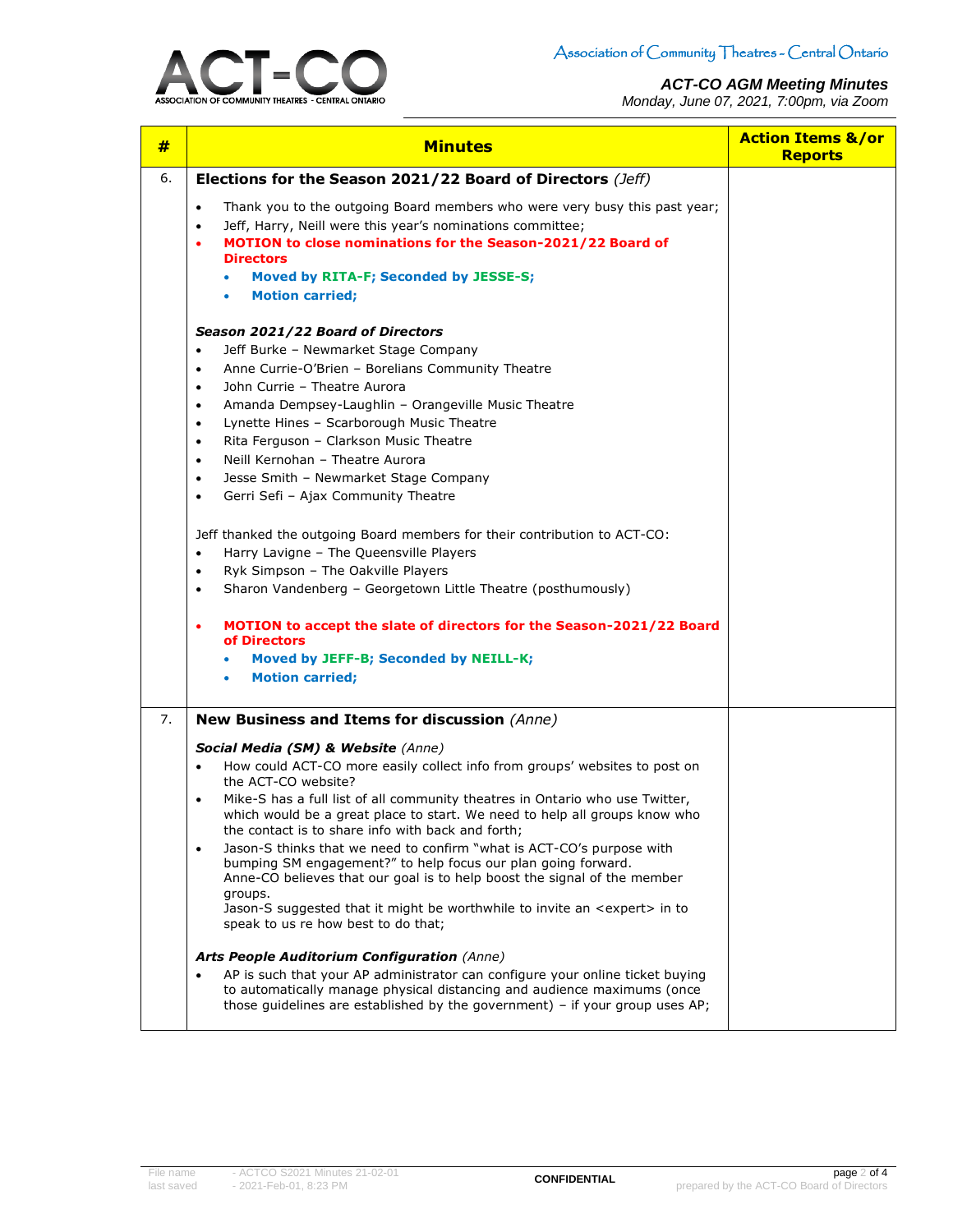

### *ACT-CO AGM Meeting Minutes*

*Monday, June 07, 2021, 7:00pm, via Zoom*

| #  | <b>Minutes</b>                                                                                                                                                                                                                                                                                                                                                                                                                                                                                                                                                                                                                                                                                                                                                                                                                                                                                                                                                                                                                                                        | <b>Action Items &amp;/or</b><br><b>Reports</b> |
|----|-----------------------------------------------------------------------------------------------------------------------------------------------------------------------------------------------------------------------------------------------------------------------------------------------------------------------------------------------------------------------------------------------------------------------------------------------------------------------------------------------------------------------------------------------------------------------------------------------------------------------------------------------------------------------------------------------------------------------------------------------------------------------------------------------------------------------------------------------------------------------------------------------------------------------------------------------------------------------------------------------------------------------------------------------------------------------|------------------------------------------------|
| 8. | New Business and Items for discussion, cont.                                                                                                                                                                                                                                                                                                                                                                                                                                                                                                                                                                                                                                                                                                                                                                                                                                                                                                                                                                                                                          |                                                |
|    | <b>Ontario Festival in 2023</b> (Anne)<br>EODL and WODL are keen on an all Ontario festival in 2023 - what do our<br>$\bullet$<br>members think?<br>The most successful Theatre Ontario Festivals were hosted at Curtain Club due<br>$\bullet$<br>to their very strong subscriber base;<br>What are the costs? What are the risks? Perhaps we need to do more<br>$\bullet$<br>research;<br>Perhaps, groups will not be financially stable or recovered to do such an<br>$\bullet$<br>activity as early as 22/23? Is it fair to run something when all members are<br>not able to participate? It might be risky to expect sponsor support if it is run<br>too early. Perhaps more like the 23/24 (or 24/25) season is the earliest we<br>would consider, and we need to eventually start cautiously planning for that<br>goal. ACT-CO needs to get our own Festival/Gala program back up and<br>running. So, perhaps we need to start discussing with the other 3-regions<br>"What might it look like?" so that we can begin to better understand their<br>vision is; |                                                |
|    | Mini-Festival in 2022 (Anne)<br>As a result of the above discussion, it appears that planning some mini festival<br>$\bullet$<br>for 2022 is probably premature;<br>What do you want ACT-CO to provide? (Anne)<br>If there is anything that you want ACT-CO to do for you, please reach out and<br>$\bullet$<br>let us know during the year;<br><b>CRA G/HST sessions, update</b> (Anne)<br>Sessions are scheduled for 7:30pm, Jun-16 (charities) and Jun-23 (NPO);<br>$\bullet$<br>Groups were encouraged to send one or more reps to the applicable seminar;<br>$\bullet$                                                                                                                                                                                                                                                                                                                                                                                                                                                                                           |                                                |
| 9. | <b>Next Steps and Meeting Wrap-up</b><br>Again, thanks to Harry Lavine for his service, and we look forward to him<br>$\bullet$<br>rejoining the Board in the future;<br>New Board members were reminded to remain on the Zoom to attend the<br>$\bullet$<br>10-min Board meeting following the AGM;<br><b>Review of Action Items</b> (from today)<br>There were no Action Items to review;<br>$\blacksquare$<br><b>MOTION</b> (at 8:23pm) to adjourn the meeting<br>٠<br>Moved by JOHN; Seconded by LYNETTE;<br><b>Motion carried:</b>                                                                                                                                                                                                                                                                                                                                                                                                                                                                                                                               |                                                |